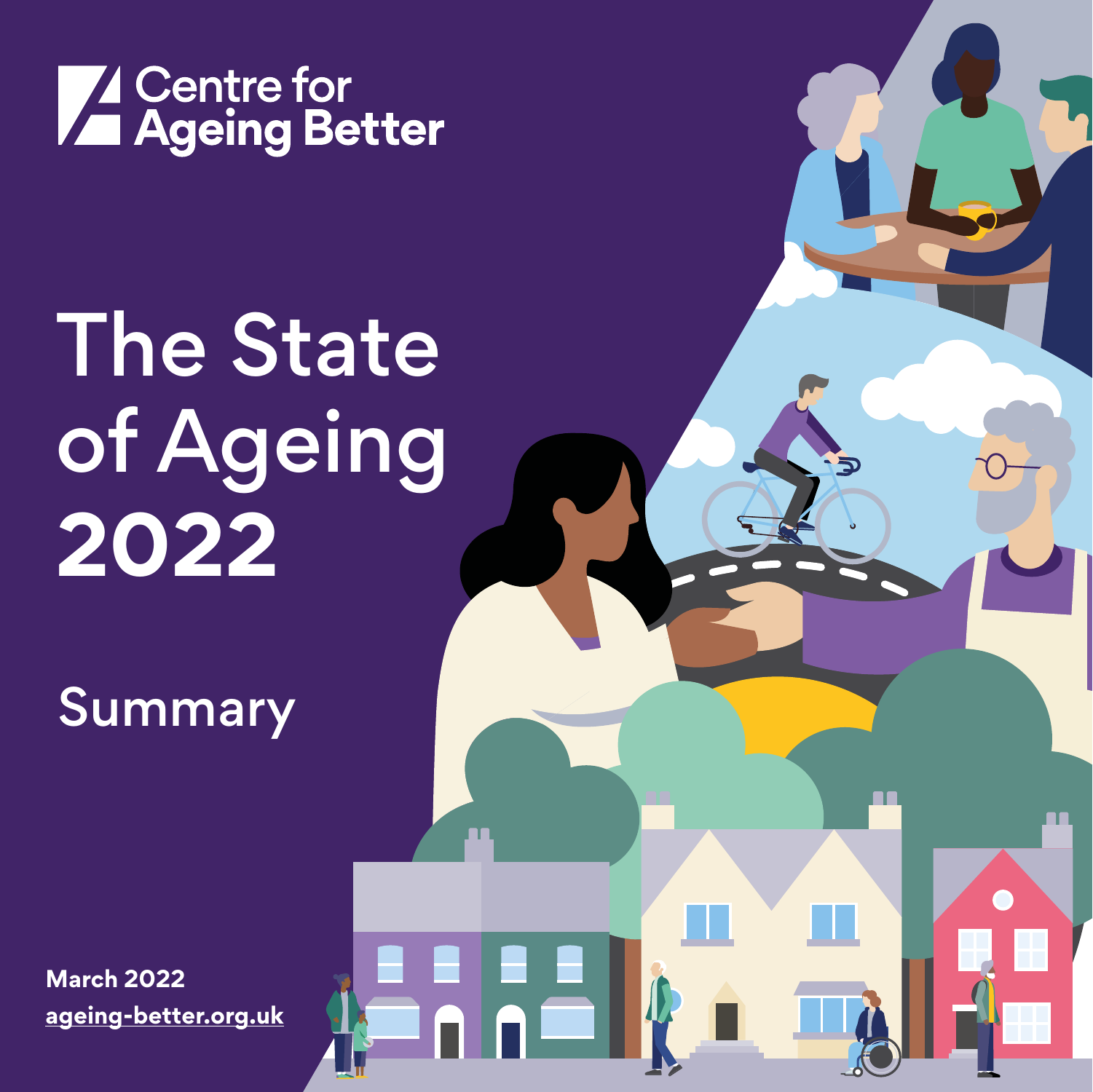### The State of Ageing in England is getting worse

Today there are almost 11 million people aged 65 and over - 19% of the total population. In 10 years' time, this will have increased to almost 13 million people or 22% of the population.<sup>1</sup>

As our comprehensive review of national data on ageing makes clear, a financially secure and healthy later life is becoming increasingly unlikely for millions of people. And, with the population ageing rapidly, the number of people at risk is growing at an alarming rate.

Almost 1 in 5 people were living in poverty in the 2019/20 period. That's some 2 million people.2

We have also seen a reduction in our life expectancy (of 0.3 years for women and 0.4 years for men). $3$ 

Meanwhile, the number of years we can expect to spend in good health, without a disabling illness, continues to decline; this is now 62.4 years for men and 60.9 years for women.4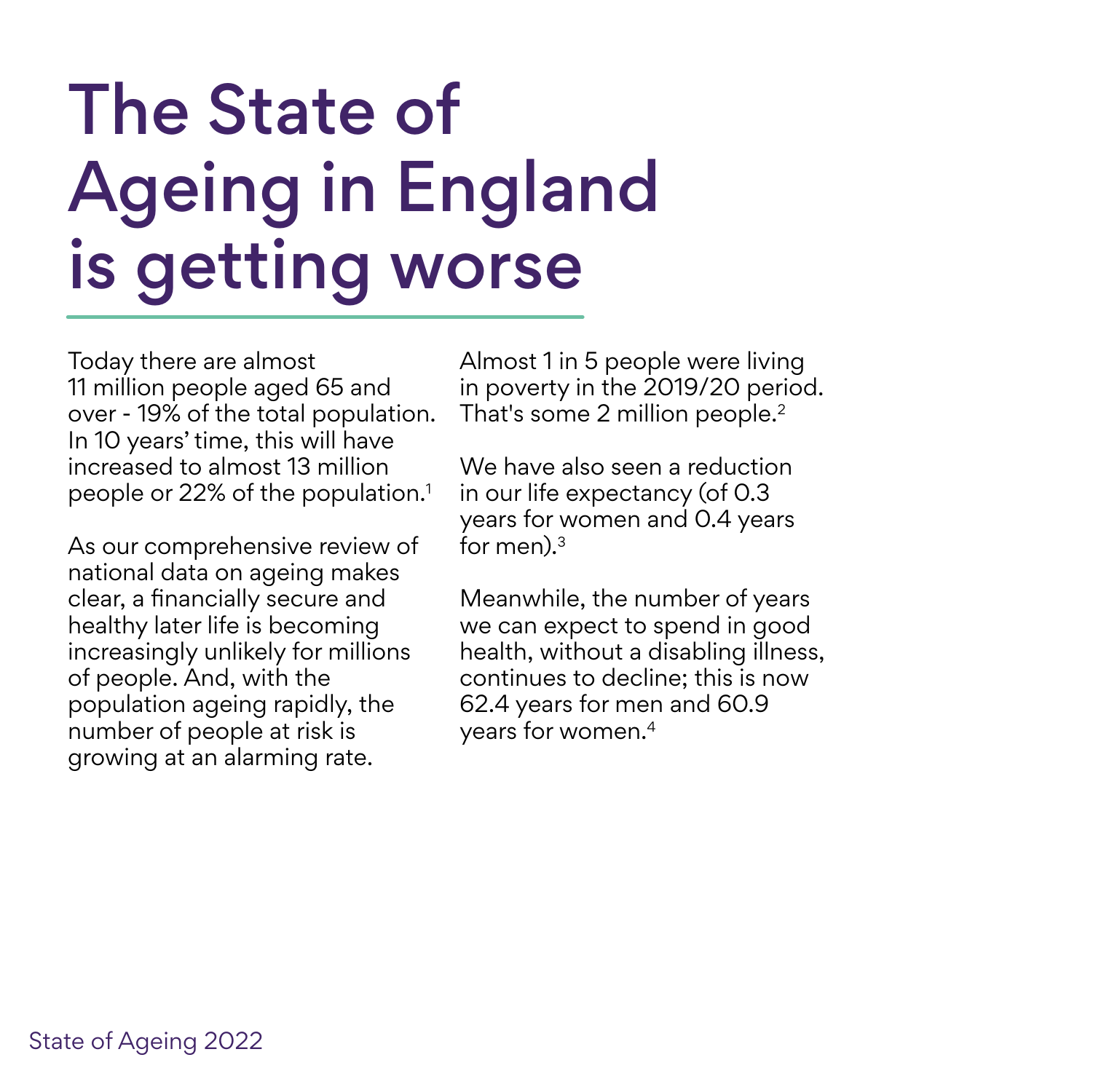In a period when the state pension age has risen to 66, employment rates among people approaching retirement age have fallen to their lowest levels since 2016.<sup>5</sup>

The number of older people renting rather than owning their homes has reached an all-time high.<sup>6</sup>

These factors have major implications for people's financial security and for the quality of their homes as they age.

The number of people in mid and later life who live alone – many without the traditional family structures our approach to ageing has historically relied on – has been increasing steadily, with 1.3 million men aged 65 and over living alone today, up 67% between 2000 and 2019.7

This has implications for housing and for health and social care.



These trends confirm that England is becoming a more challenging country to grow old in. We can see in our data that the pandemic has, of course, contributed to many of these problems – but they are ultimately longer term issues that have been developing for some time. And they will not go away as we return to life as it was before COVID without concerted action.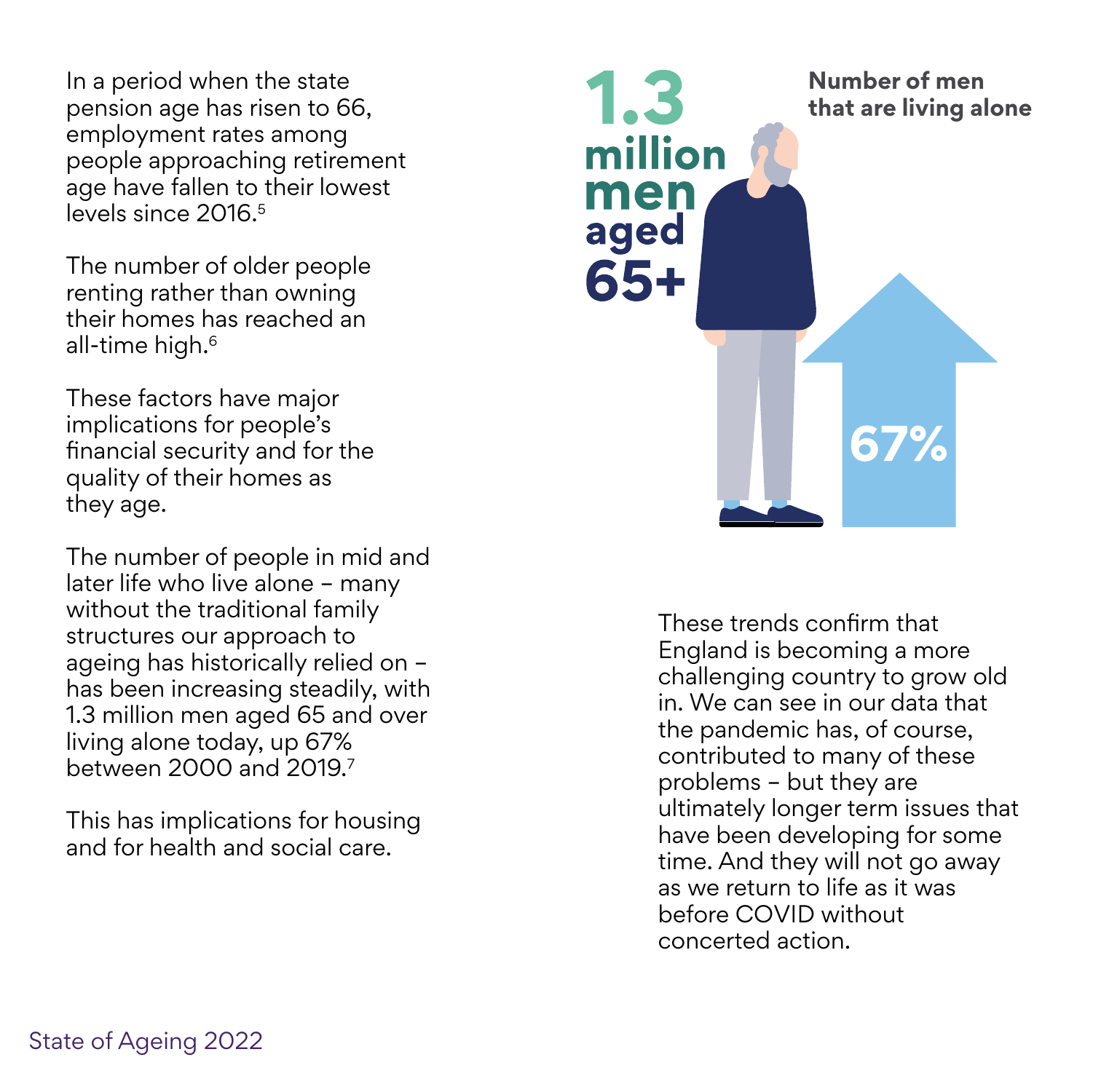It is widely known that our chances of having a decent old age vary, and the data we have amassed confirms that the people who are least well-off have the slimmest chance of all.

Across England today – depending on where we live and how well-off we are – there are differences of up to ten years in how long we can expect to live and more than 17 years in the time we get in good health without a disabling illness. 4

Almost 1 in 5 homes headed by someone aged 60 or older is in a condition that endangers the health of the people who live there. 8

In fact, almost 9,000 people died in England and Wales last year because their homes were too cold.9,10

The UK state pension is one of the worst in Europe providing just 58% of previous earnings from work - below the OECD average of 62%.<sup>11</sup> Those people who have to rely on the pension as a main or only source of income face a bleak financial future.





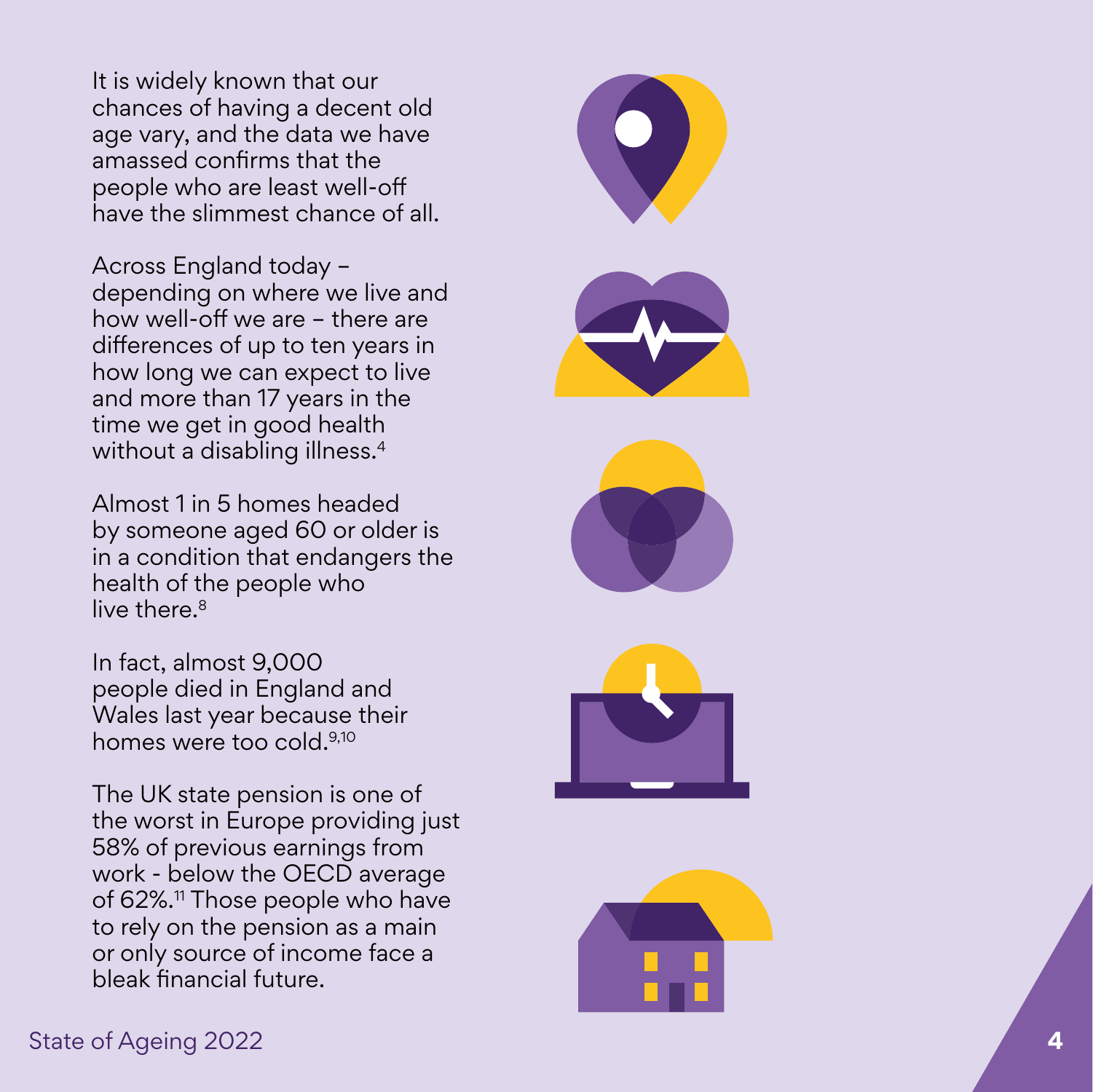All this data demonstrates vividly that we cannot afford to be complacent about ageing and about our collective futures, and particularly the futures of people experiencing poverty, discrimination, and other disadvantages accumulated over the course of their lifetimes.



State of Ageing 2022

The State of Ageing 2022 has five chapters: Health, Homes, Work, Communities and a chapter setting out the context in which we are ageing. It looks at data from a wide range of sources such as the English Housing Survey, the GP Patient survey, the Health Survey for England and the Community Life Survey, as well as a host of official statistics from the Office for National Statistics (ONS) and government sources such as the Office for Health Improvement and Disparities and the Department for Work and Pensions.

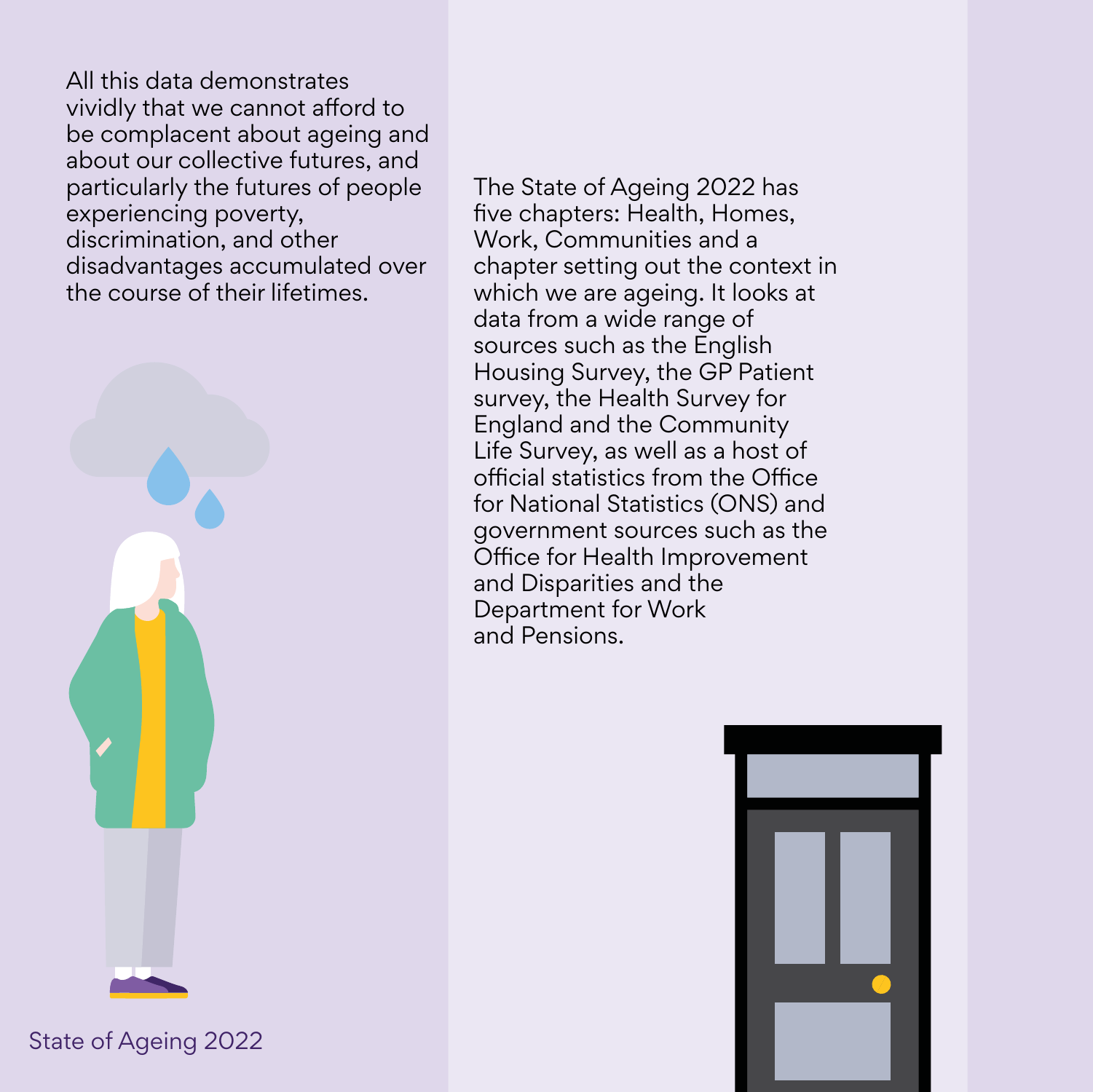

Ultimately it shows that the experience of being older in England is getting considerably worse for many. The data we have looked at demonstrates the huge challenges facing the government's levelling up ambitions to reduce inequalities across England as well as its stated commitment to increase healthy life expectancy by five years.

While we make recommendations for action under each chapter, our overall recommendation is that government appoints an Older People's Commissioner for England to protect and promote the rights of older people and to help make England a better place to grow old in.

In line with the existing Older People's Commissioners in Wales and Northern Ireland, this role would champion the needs of older people, particularly those at greatest risk, and safeguard all our journeys into later life.

State of Ageing 2022 **6**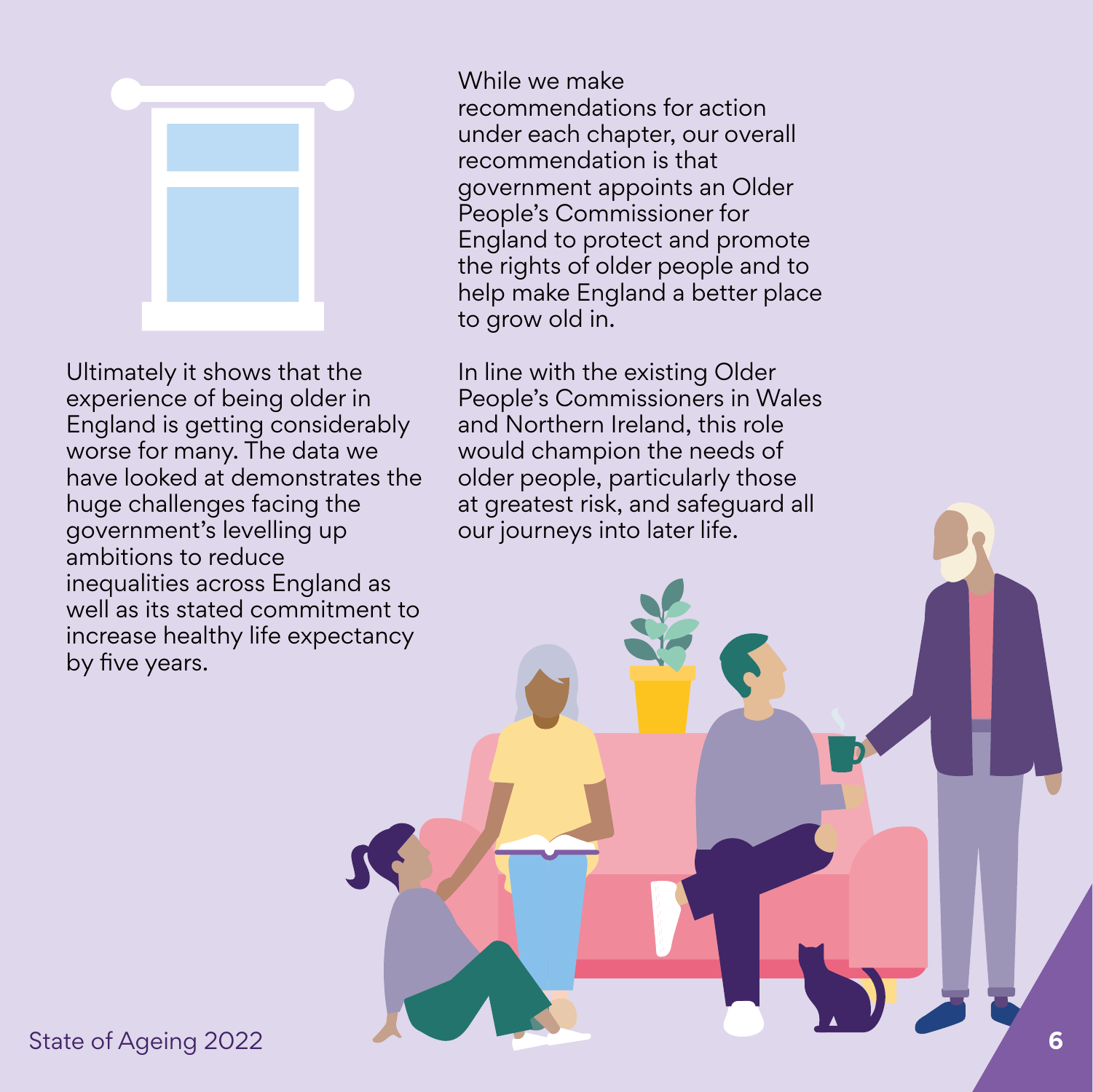## Sharp rise in pensioner poverty

Proportion of pension age adults in relative poverty (%), UK, 2002/03 to 2019/20



Source: Department for Work and Pensions. Households below average income.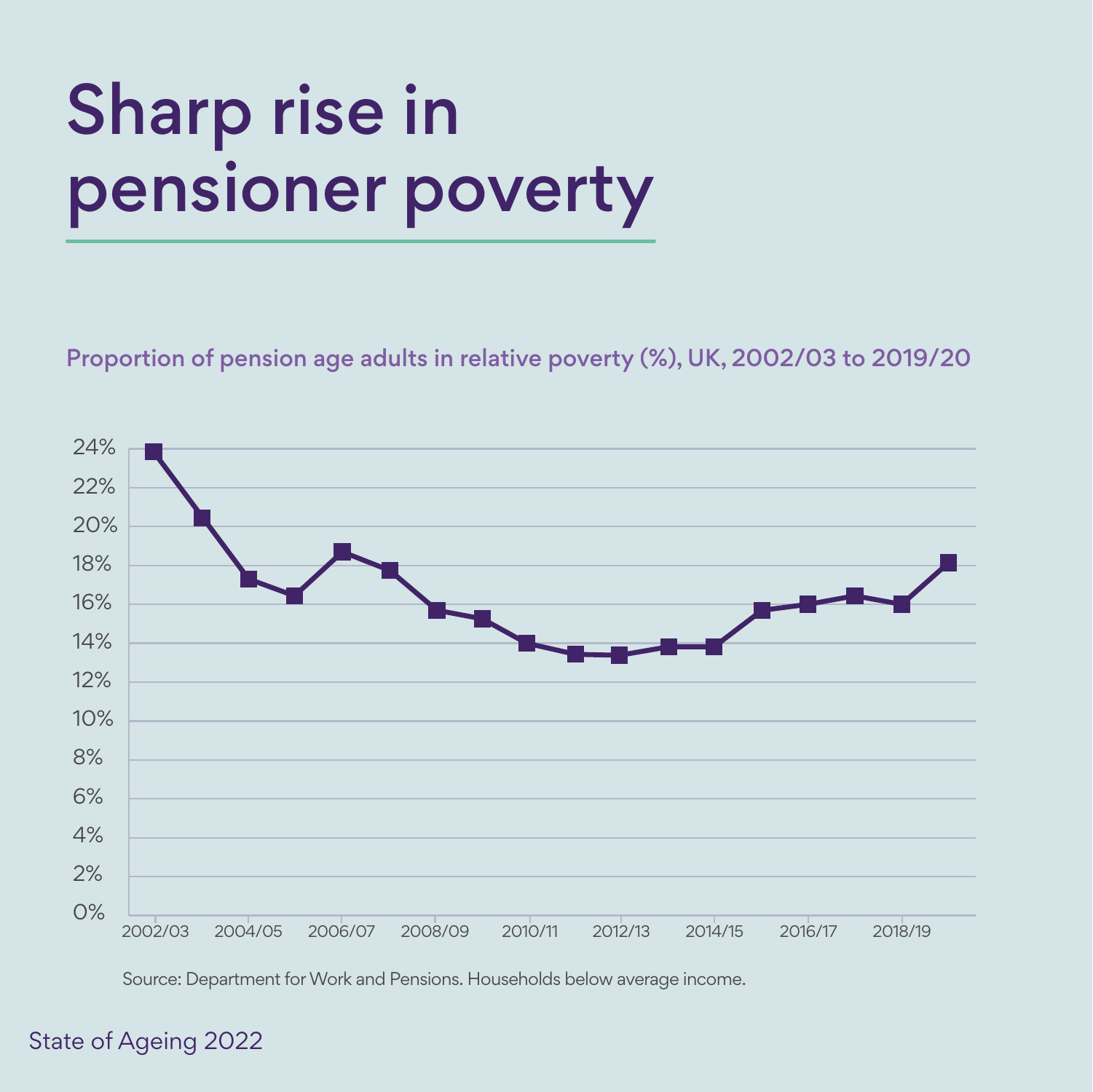Almost 1 in 5 people of pension age were living in relative poverty in 2019/20, following a sharp increase (of 200,000 people) over the previous year. This extends a worrying trend which first emerged in the middle of the last decade and means more than 2 million people of state pension age in the UK were living in poverty in 2019/20.

It comes after a long period of widening wealth and income inequalities among people in their 50s and 60s. The net (non-pension) wealth of the richest 20% of people in this age group doubled between 2002 and 2018, while that of the poorest 20% fell by 30%.12 And with declining home ownership, this age group will face even larger financial challenges in retirement.

# pensioners

**were living in relative poverty in 2019/20.**

State of Ageing 2022 **8**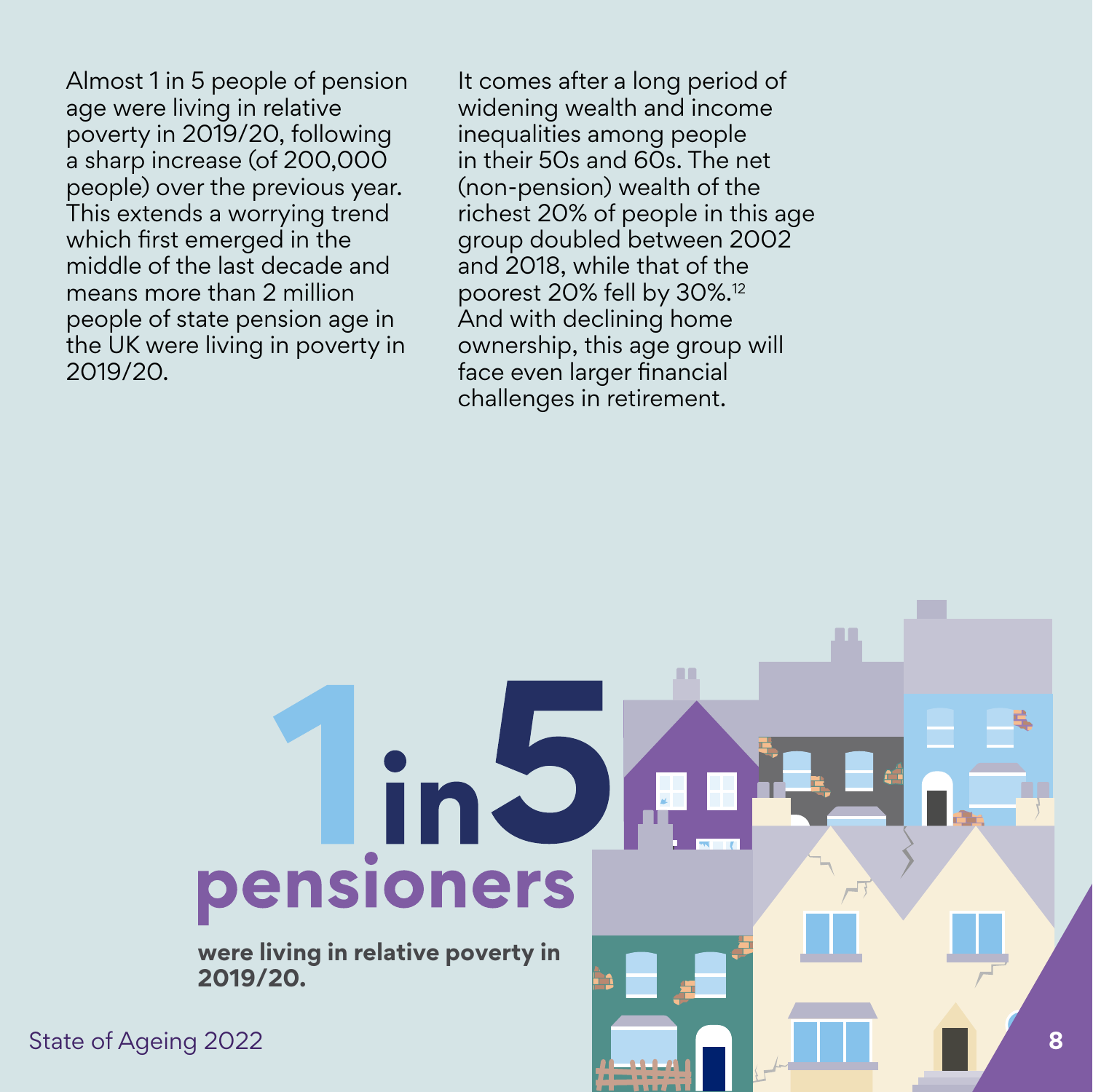### The pandemic has reversed progress on the employment of older people

Inactivity rate of people aged 50-64 (%), UK, 2000 to 2021



Source: ONS, Labour force survey. Data shown is for Q4 in each year.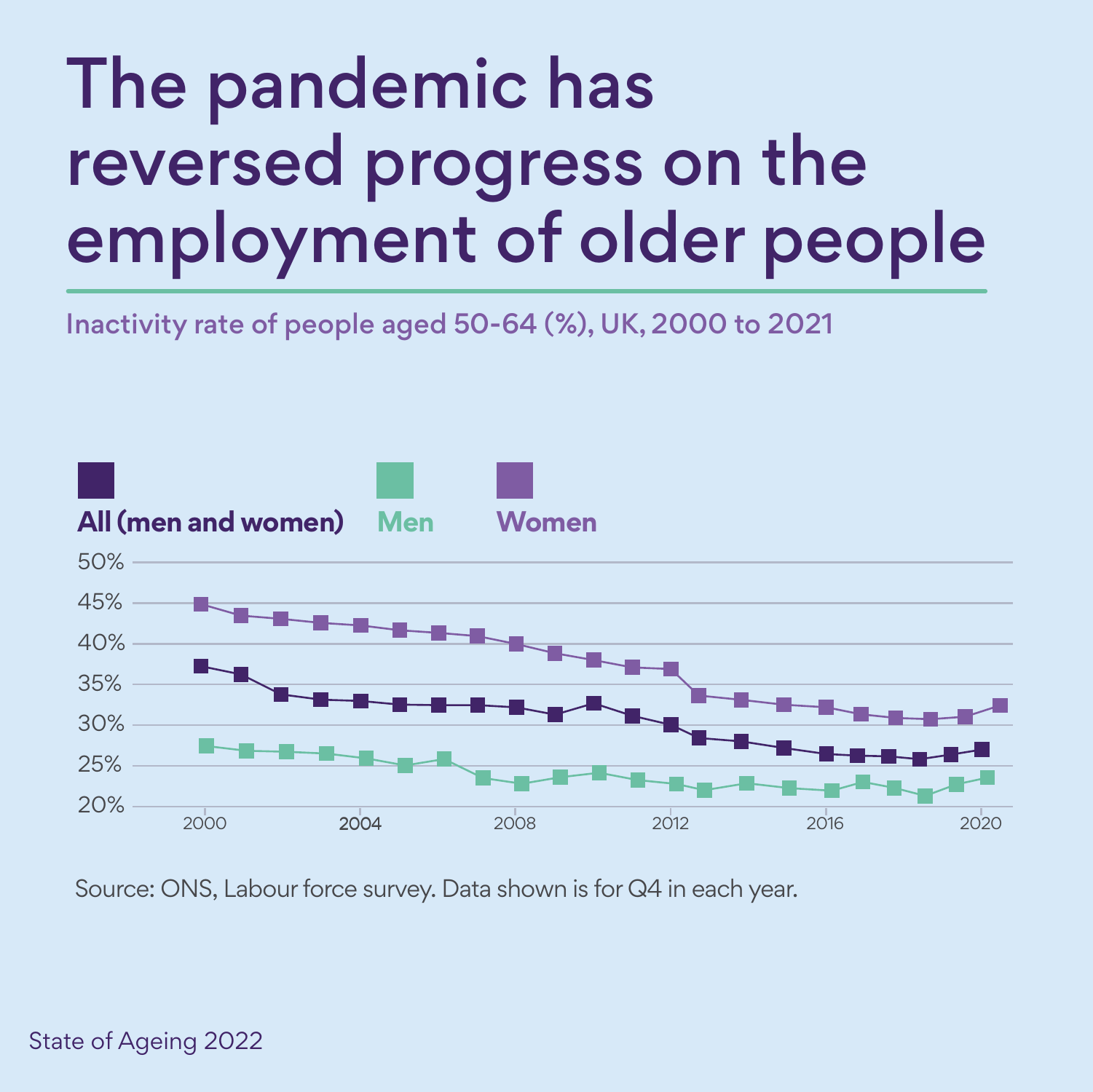Last year, we warned that challenges around employment already faced by older workers could – if exacerbated by the pandemic – push many out of the workforce for good, years before they reach state pension age.

This has now come to pass: the number of people aged 50 to 64 who are not engaged with the labour market in any way (that is, they are neither working nor looking for work) has risen by 228,000 since the start of the pandemic, and the employment rate in this group has fallen by 1.8 percentage points.5

After decades of narrowing, the employment rate gap between older and younger workers is now wider than it was two years ago. These trends are entirely at odds with the government's ambitions to extend working lives, raise the state pension age, boost productivity and level-up the UK.

But they reflect the reality for many individuals who feel shut out, undervalued, and financially disadvantaged by an ageist labour market.

We now need to see the same we now hood to see the same<br>levels of energy that have been rovers or energy that have been.<br>directed towards staving off a risen by 228,000 since spike in youth unemployment the start of the programmes which will pull these lost workers back into the labour market.

And employers struggling to recruit should look to the principles of age-friendly employment<sup>13</sup> to recruit and retain this valuable workforce.

**People aged between 50 to 64 who are not engaged in the labour market has risen by 228,000 since the start of the pandemic.**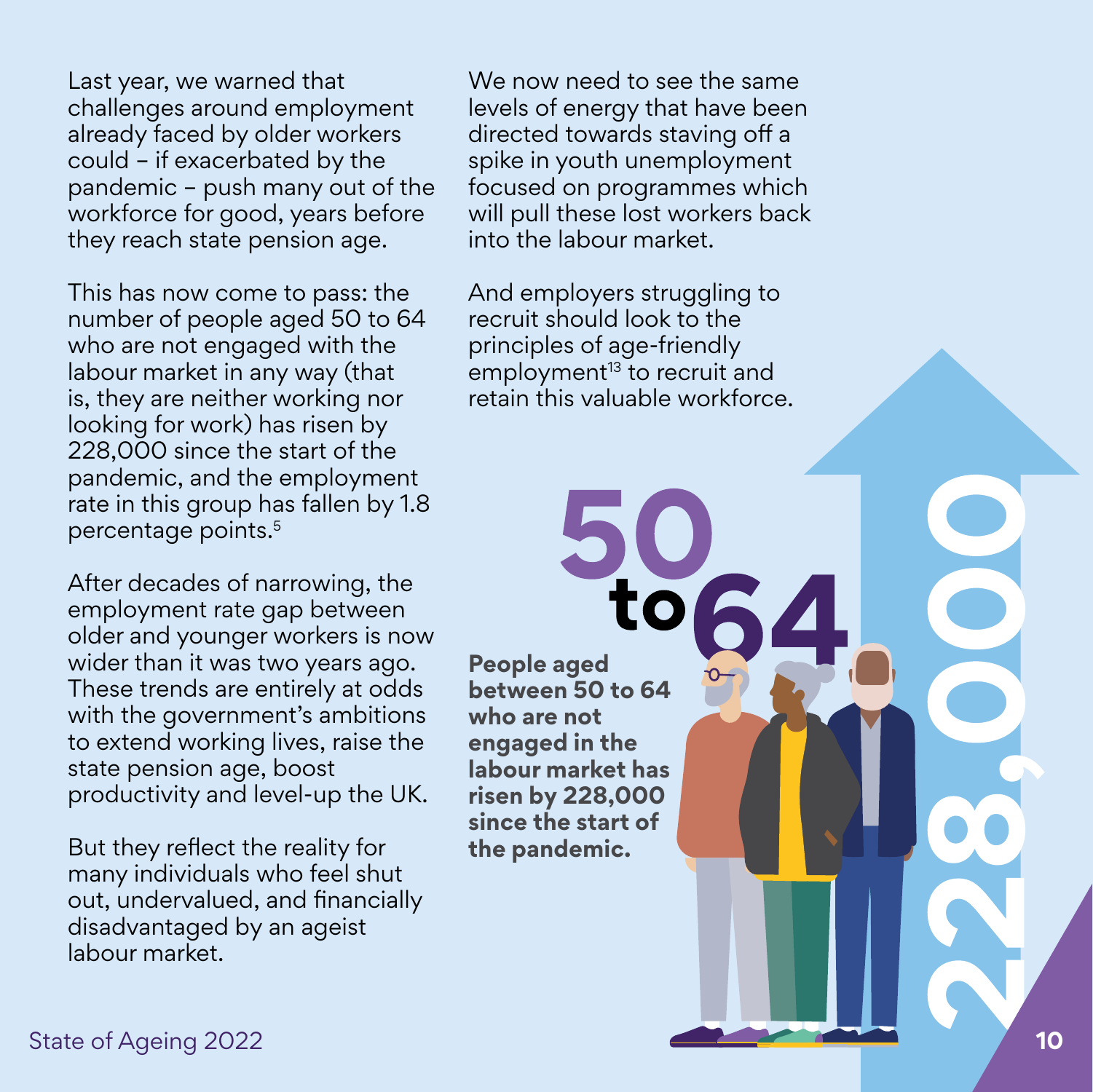## The number of older private renters is at an all-time high

Number of private rentals where the household head is aged 55 or over (thousands), England, 2003/04 to 2020/21



Source: DLUHC & MHCLG, English Housing Survey.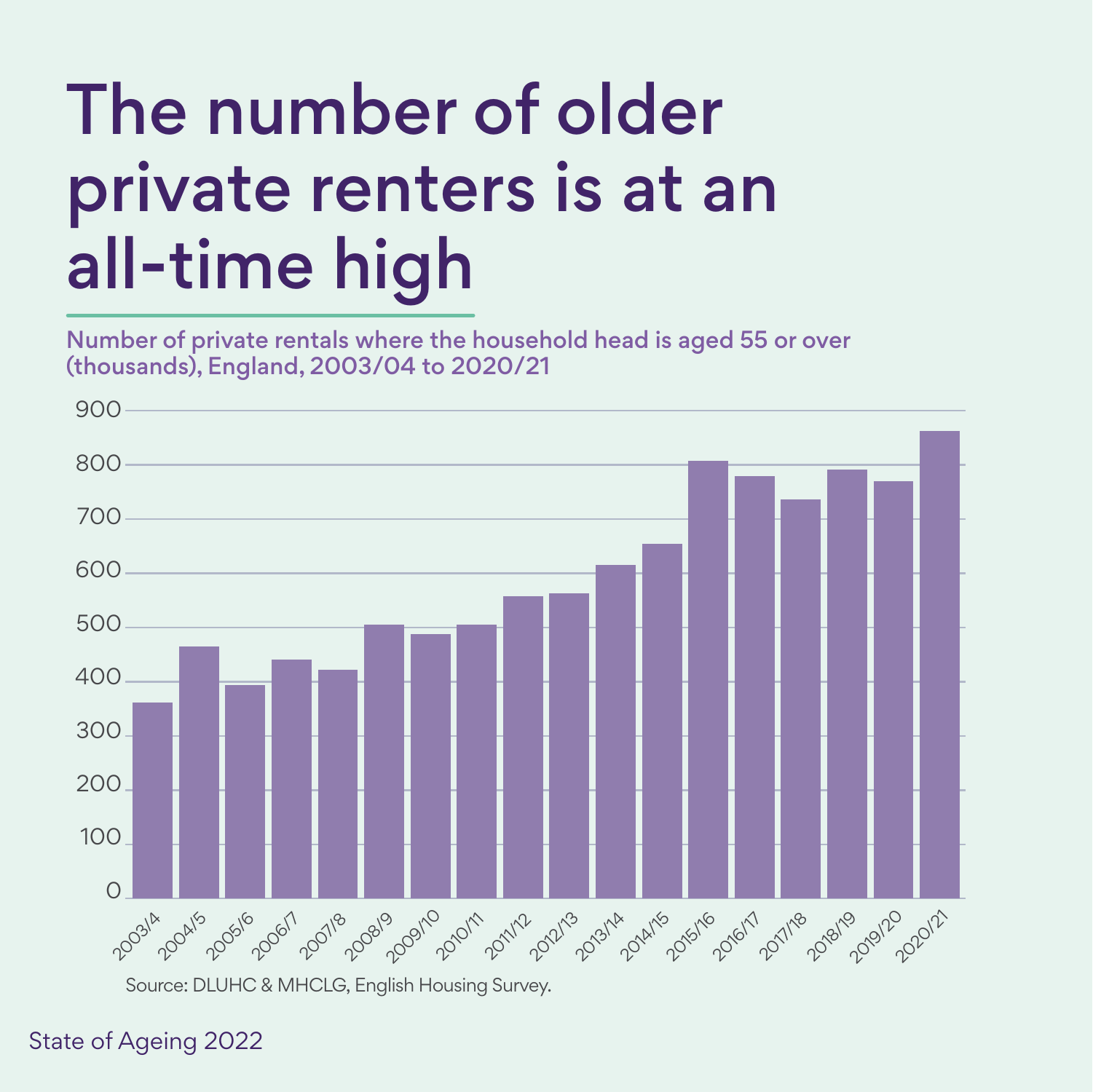

**There are currently 867,000 homes privately rented by someone aged 55 and over– an all-time high.6 The proportion of homes privately rented by someone aged 55 to 64 is now 11% – up from 6% in 2010/11.** 

This trend towards an increase in both the number and proportion of older renters is set to continue, as rates of home ownership among younger age groups continue to fall.

Rising levels of private renting have major implications for financial insecurity among older people. The oldest renters – those aged 75 and over, spend almost half of their incomes on rent.14 Retirement, and the years leading up to it, can no longer be assumed to be a time of falling living costs.

Private rentals are also the most likely to fail the government's own standard of a 'decent home', almost a quarter of such homes are non-decent.8 There is a strong association between the condition of our homes and our health, with cold and damp causing and exacerbating conditions such as respiratory and cardiovascular disease.15

So rising levels of private renting have serious implications not just for the finances of their older residents but for their health and safety too.



**The oldest renters spend almost half their income on rent.**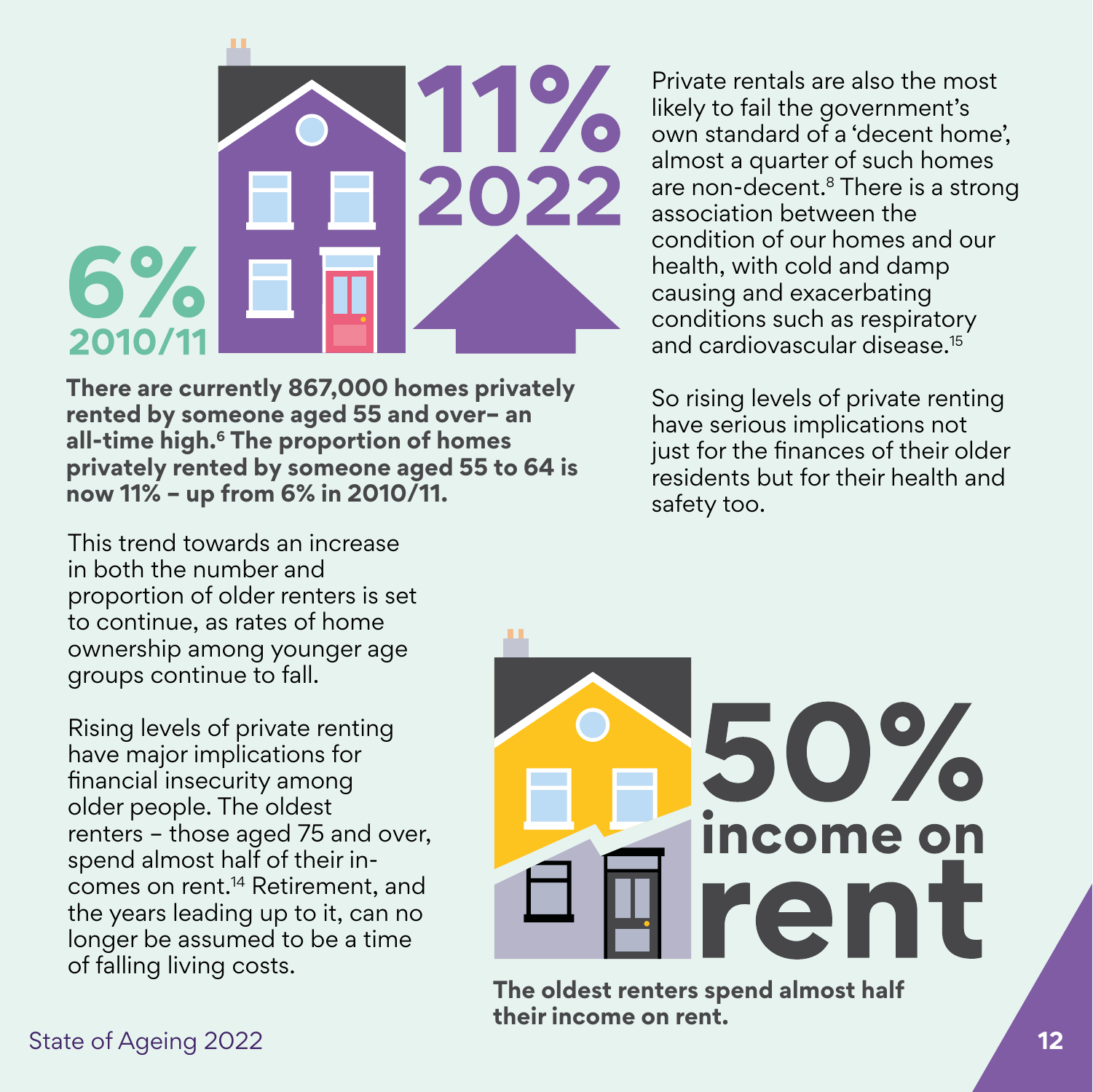#### The number of years people can expect to spend without a disabling health condition is falling

#### Disability-free life expectancy at birth by gender (years), England 2006/08 to 2018/20



Source: ONS, Health and life expectancies.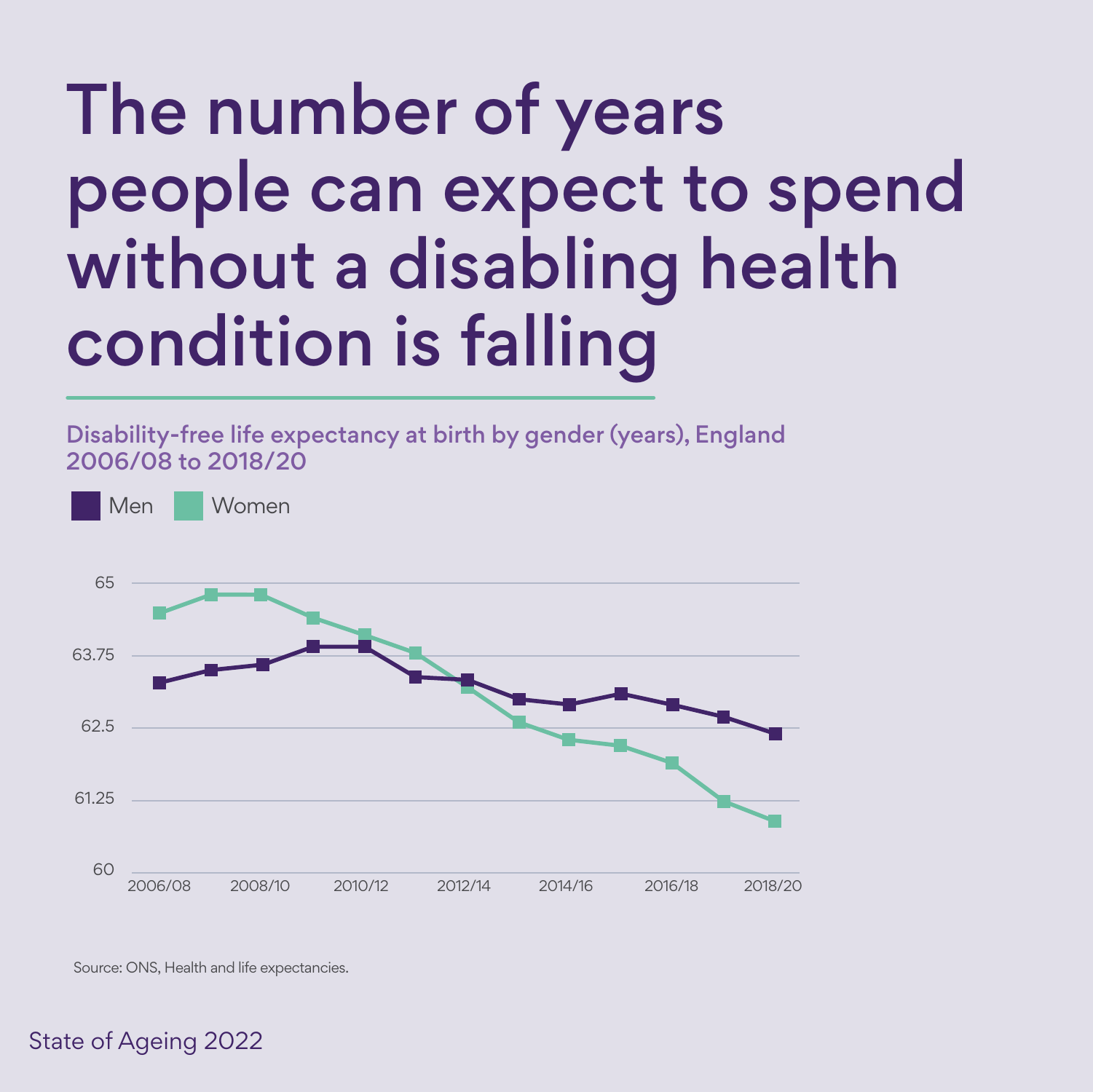Disability-free life expectancy – the number of years on average people can expect to live without a disabling health condition – has continued its dramatic fall, particularly among women. And there is shocking inequality in how much of our lives we will live with illness and disability.

**In the most deprived areas, people can expect to live more than 17 years more with disabling health conditions**



At birth, people in the most deprived areas can expect to live more than 17 years more with disabling health conditions than those in the least deprived areas.4

Living with a disability would not have to be a hardship if the world were structured with different access needs in mind. But it isn't.



**Fewer than 1 in 10 homes have accessibility features for people with disabilities.**

As an example, fewer than one in ten homes in England have the accessibility features that would make it easy for someone with a disability to live there.16

And these trends tell us that the way our society is set up is increasingly damaging to our health.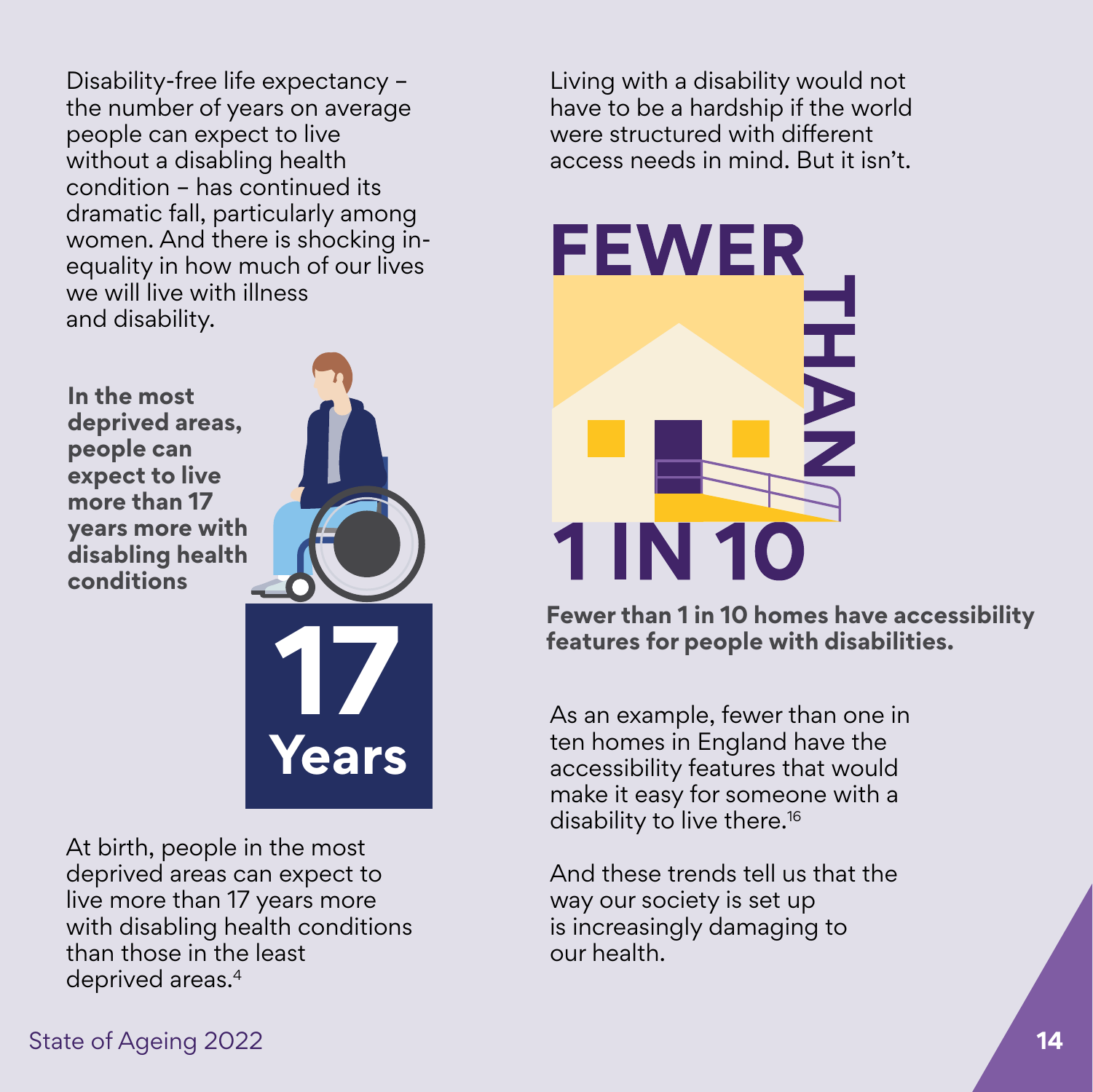## What needs to happen?

- **-** A cross-departmental strategy is needed to coordinate government activity and funding to address the ageing population and level up the dramatic and growing inequality in the way we experience later life.
- **-** Society needs a stronger voice to hold the government to account and to counter the ageism that is at the heart of many issues faced by as they grow older. An Older People's Commissioner for England with statutory powers to protect and champion older people and the needs of our ageing society must be enshrined in law as has been done already in Wales and Northern Ireland.
- **-** The collection of national data needs to expand and become sufficiently robust so the experiences of different groups can be more clearly under stood, and ethnicity data reporting must be mandatory in all official and statutory statistics and data monitoring. The near invisibility of older people from black, Asian and minority ethnic groups in the data currently means we cannot fully understand the systemic discrimination that we know is faced by people from ethnic minority backgrounds, nor ensure that policies and practices are designed to level up and support people experiencing the greatest inequalities.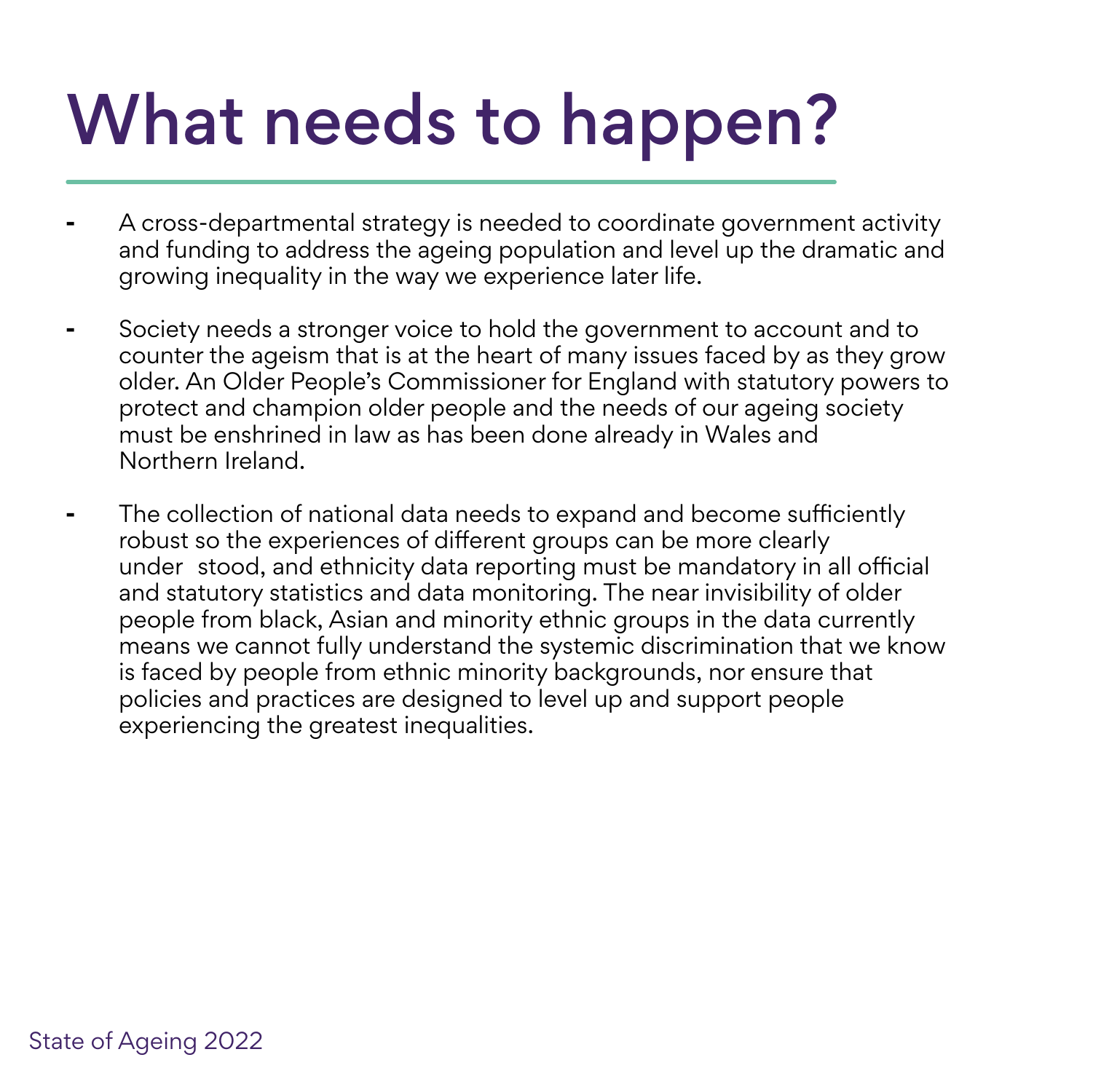## What needs to happen?

**Each chapter also includes detailed recommendations on delivering the following changes:** 

#### **Health:**

- Concerted action from across government to reverse trends in stalling life expectancy and increasing amounts of time spent living with illness and disability.
- Co-ordinated action from across government to address stark and growing health inequalities.

#### **Housing:**

- Focused action from across government to tackle the national crisis that is our poor-quality housing stock.
- Introducing regulations to ensure that all new homes are fit for the future.

#### **Work:**

- Targeted, individualised back-to-work support for over 50s to address the particular challenges this group faces in the labour market, including ageism.
- The creation of workplaces that support longer working lives.

#### **Communities:**

- The creation of communities that enable older people to be active, participate in and shape the places in which they live.
- Recognition of and support for the role that community services and the voluntary sector play in health and wellbeing of people as they grow older.

**To read the full State of Ageing 2022 report in online form, visit [ageing-better.org.uk](https://www.ageing-better.org.uk/state-of-ageing)**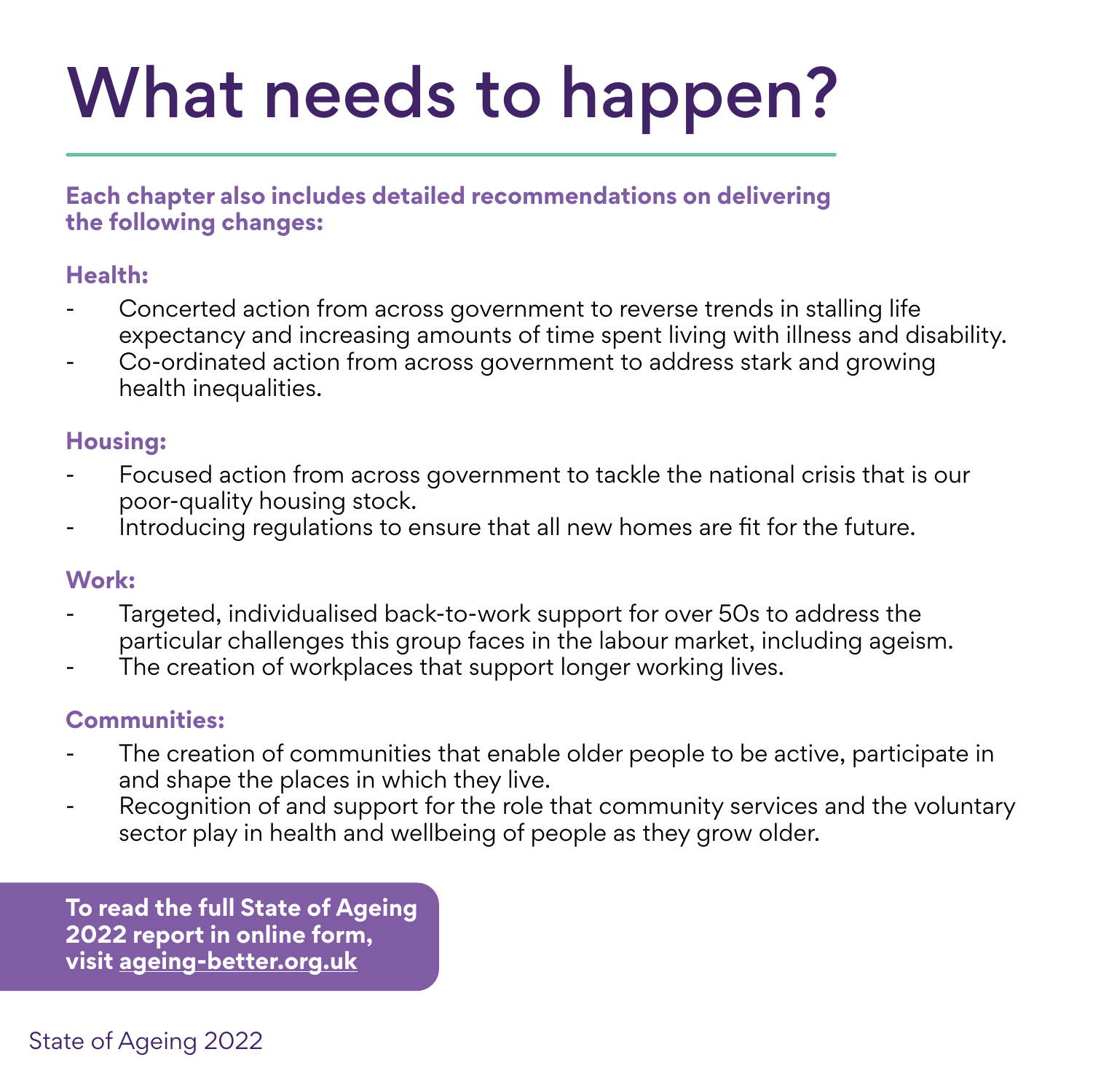#### References

- Office for National Statistics. National population projections: 2020-based interim. **1.** Available at: [https://www.ons.gov.uk/peoplepopulationandcommunity/populationand](https://www.ons.gov.uk/peoplepopulationandcommunity/populationandmigration/populationprojections/bulletins/nationalpopulationprojections/2020basedinterim#changing-age-structure)[migration/populationprojections/bulletins/nationalpopulationprojections/2020based](https://www.ons.gov.uk/peoplepopulationandcommunity/populationandmigration/populationprojections/bulletins/nationalpopulationprojections/2020basedinterim#changing-age-structure)[interim#changing-age-structure](https://www.ons.gov.uk/peoplepopulationandcommunity/populationandmigration/populationprojections/bulletins/nationalpopulationprojections/2020basedinterim#changing-age-structure)
- Department for Work and Pensions. Households below average income: for financial **2.** years ending 1995 to 2020. Available at: [https://www.gov.uk/government/statistics/](https://www.gov.uk/government/statistics/households-below-average-income-for-financial-years-ending-1995-to-2020) [households-below-average-income-for-financial-years-ending-1995-to-2020](https://www.gov.uk/government/statistics/households-below-average-income-for-financial-years-ending-1995-to-2020)
- **3.** Office for National Statistics. Life expectancy estimates, all ages. Available at: <u>https://</u> [www.ons.gov.uk/peoplepopulationandcommunity/healthandsocialcare/healthandlife](https://www.ons.gov.uk/peoplepopulationandcommunity/healthandsocialcare/healthandlifeexpectancies/datasets/lifeexpectancyestimatesallagesuk)[expectancies/datasets/lifeexpectancyestimatesallagesuk](https://www.ons.gov.uk/peoplepopulationandcommunity/healthandsocialcare/healthandlifeexpectancies/datasets/lifeexpectancyestimatesallagesuk)
- Office for National Statistics. Health state life expectancies, all ages, UK. Available **4.**at: [https://www.ons.gov.uk/peoplepopulationandcommunity/healthandsocialcare/](https://www.ons.gov.uk/peoplepopulationandcommunity/healthandsocialcare/healthandlifeexpectancies/datasets/healthstatelifeexpectancyallagesuk) [healthandlifeexpectancies/datasets/healthstatelifeexpectancyallagesuk](https://www.ons.gov.uk/peoplepopulationandcommunity/healthandsocialcare/healthandlifeexpectancies/datasets/healthstatelifeexpectancyallagesuk)

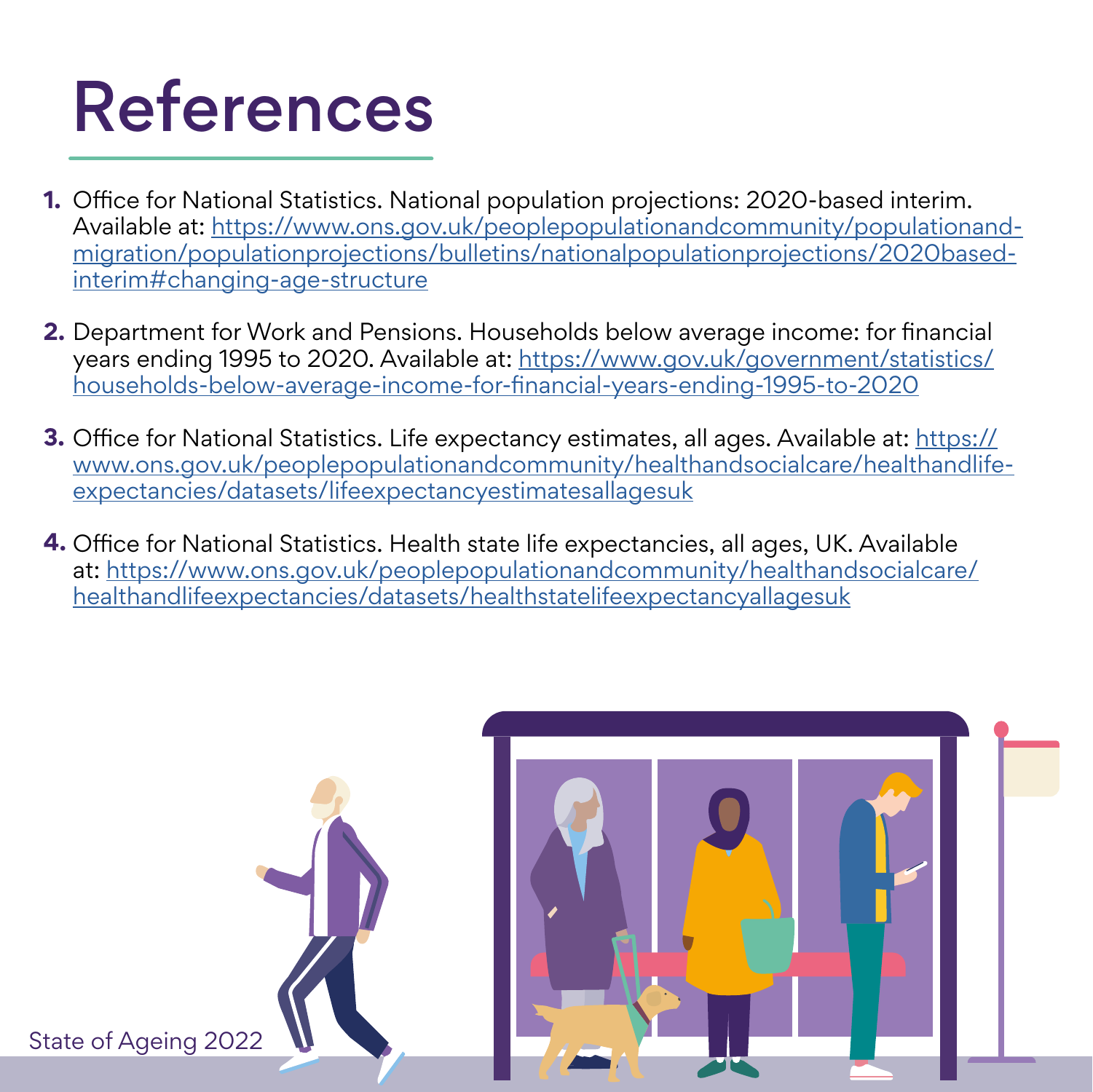- Office for National Statistics. A05 SA: Employment, unemployment and economic **5.** activity by age group (seasonally adjusted). Available at: [https://www.ons.gov.uk/em](https://www.ons.gov.uk/employmentandlabourmarket/peopleinwork/employmentandemployeetypes/datasets/employmentunemploymentandeconomicinactivitybyagegroupseasonallyadjusteda05sa)[ploymentandlabourmarket/peopleinwork/employmentandemployeetypes/datasets/](https://www.ons.gov.uk/employmentandlabourmarket/peopleinwork/employmentandemployeetypes/datasets/employmentunemploymentandeconomicinactivitybyagegroupseasonallyadjusteda05sa) [employmentunemploymentandeconomicinactivitybyagegroupseasonallyadjusteda-](https://www.ons.gov.uk/employmentandlabourmarket/peopleinwork/employmentandemployeetypes/datasets/employmentunemploymentandeconomicinactivitybyagegroupseasonallyadjusteda05sa)[05sa](https://www.ons.gov.uk/employmentandlabourmarket/peopleinwork/employmentandemployeetypes/datasets/employmentunemploymentandeconomicinactivitybyagegroupseasonallyadjusteda05sa)
- Department for Levelling Up, Housing and Communities. English Housing Survey 2020 **6.** to 2021: headline report. Available at: [https://www.gov.uk/government/statistics/eng](https://www.gov.uk/government/statistics/english-housing-survey-2020-to-2021-headline-report)[lish-housing-survey-2020-to-2021-headline-report](https://www.gov.uk/government/statistics/english-housing-survey-2020-to-2021-headline-report)
- **7.** Office for National Statistics. Families and Households. <u>https://www.ons.gov.uk/peo-</u> [plepopulationandcommunity/birthsdeathsandmarriages/families/datasets/familiesand](https://www.ons.gov.uk/peoplepopulationandcommunity/birthsdeathsandmarriages/families/datasets/familiesandhouseholdsfamiliesandhouseholds)[householdsfamiliesandhouseholds](https://www.ons.gov.uk/peoplepopulationandcommunity/birthsdeathsandmarriages/families/datasets/familiesandhouseholdsfamiliesandhouseholds)
- Department for Levelling Up, Housing and Communities and Ministry of Housing, **8.** Communities & Local Government. English Housing Survey data on dwelling condition and safety. Available at: [https://www.gov.uk/government/statistical-data-sets/dwell](https://www.gov.uk/government/statistical-data-sets/dwelling-condition-and-safety)[ing-condition-and-safety](https://www.gov.uk/government/statistical-data-sets/dwelling-condition-and-safety)
- **9.** Office for National Statistics. Excess winter mortality in England and Wales. Available at: [https://www.ons.gov.uk/peoplepopulationandcommunity/birthsdeath](https://www.ons.gov.uk/peoplepopulationandcommunity/birthsdeathsandmarriages/deaths/datasets/excesswintermortalityinenglandandwalesreferencetables)[sandmarriages/deaths/datasets/excesswintermortalityinenglandandwalesreferenceta](https://www.ons.gov.uk/peoplepopulationandcommunity/birthsdeathsandmarriages/deaths/datasets/excesswintermortalityinenglandandwalesreferencetables)[bles](https://www.ons.gov.uk/peoplepopulationandcommunity/birthsdeathsandmarriages/deaths/datasets/excesswintermortalityinenglandandwalesreferencetables)
- **10.** World Health Organisation. Environmental burden of disease associated with inadequate housing. Available at: https://www.euro.who.int/ data/assets/pdf [file/0003/142077/e95004.pdf](https://www.euro.who.int/__data/assets/pdf_file/0003/142077/e95004.pdf)
- **11.** OECD. Pensions at a glance 2021. Available at: <u>https://www.oecd-ilibrary.org/fi-</u> [nance-and-investment/pensions-at-a-glance-2021\\_2770acc6-en](https://www.oecd-ilibrary.org/finance-and-investment/pensions-at-a-glance-2021_2770acc6-en)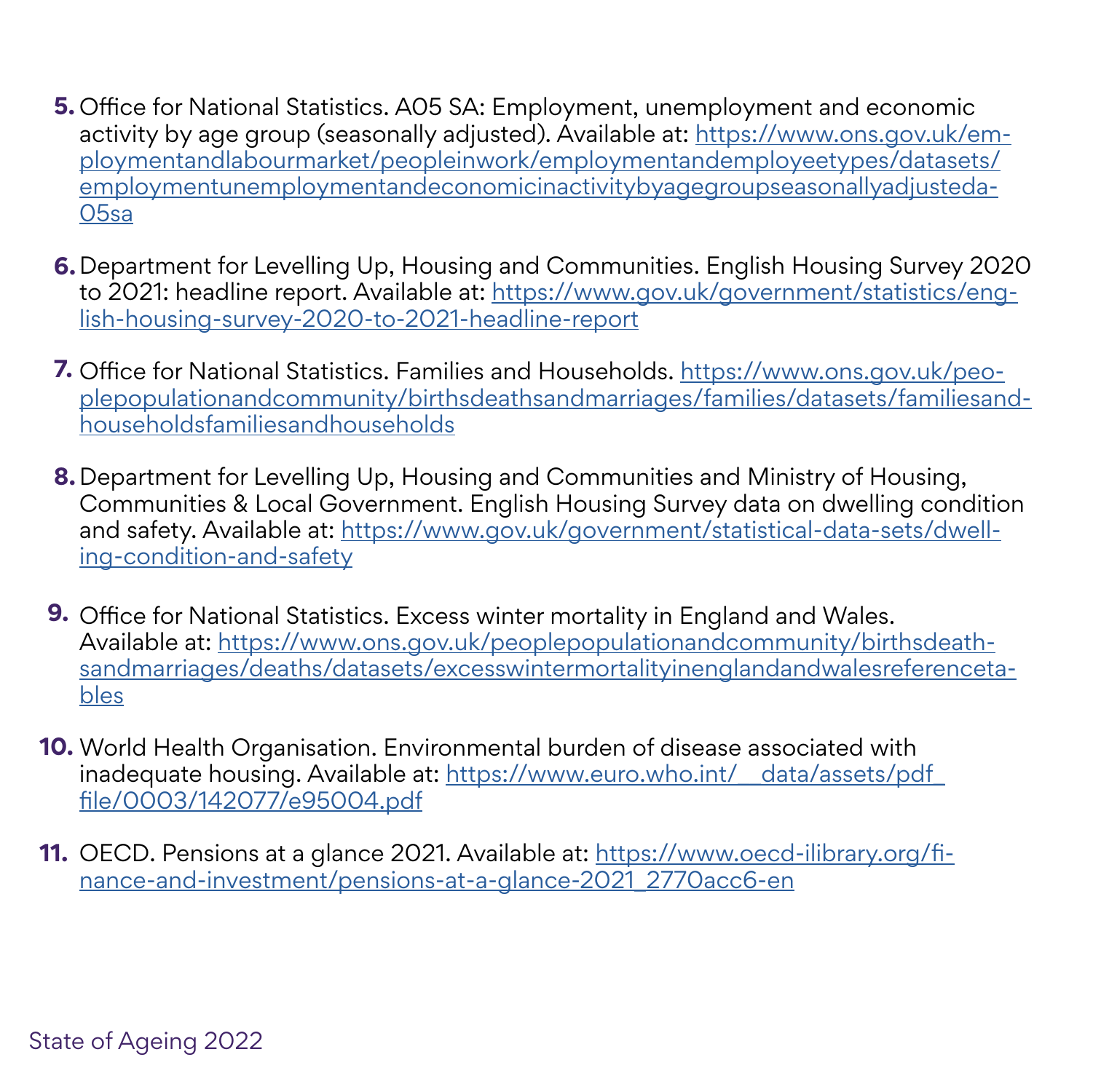- **12.** Centre for Ageing Better (2021). Boom and bust? The last baby boomers and their prospects for later life. Available at: [https://ageing-better.org.uk/publications/boom](https://ageing-better.org.uk/publications/boom-and-bust)[and-bust](https://ageing-better.org.uk/publications/boom-and-bust)
- **13.** Centre for Ageing Better (2021). Becoming an age-friendly employer. Available at: Becoming an age-friendly employer | Centre for Ageing Better [\(ageing-better.org.uk\)](https://ageing-better.org.uk/publications/becoming-age-friendly-employer?gclid=CjwKCAjw8sCRBhA6EiwA6_IF4etPMIwnySTZc3_AFQG7_jueKsNlFqvGB_YUBM3p3-GUKT_0bUaSSBoCf7YQAvD_BwE)
- **14.** Ministry of Housing, Communities & Local Government. English Housing Survey, 2019 to 2020: private rented sector. Available at: [https://www.gov.uk/government/statistics/](https://www.gov.uk/government/statistics/english-housing-survey-2019-to-2020-private-rented-sector) [english-housing-survey-2019-to-2020-private-rented-sector](https://www.gov.uk/government/statistics/english-housing-survey-2019-to-2020-private-rented-sector)
- **15.** Centre for Ageing Better and The Kings Fund (2020). Home, health and COVID-19. Available here: [https://ageing-better.org.uk/sites/default/files/2021-08/Homes-health](https://ageing-better.org.uk/sites/default/files/2021-08/Homes-health-and-COV19-poor-quality-homes.pdf)[and-COV19-poor-quality-homes.pdf](https://ageing-better.org.uk/sites/default/files/2021-08/Homes-health-and-COV19-poor-quality-homes.pdf)
- **16.** Ministry of Housing, Communities and Local Government. English Housing Survey 2018: accessibility of English homes – fact sheet. Available at: 2018-19\_EHS\_Adaptations\_and\_Accessability\_Fact\_Sheet.pdf [\(publishing.service.gov.uk\)](https://assets.publishing.service.gov.uk/government/uploads/system/uploads/attachment_data/file/898205/2018-19_EHS_Adaptations_and_Accessability_Fact_Sheet.pdf)